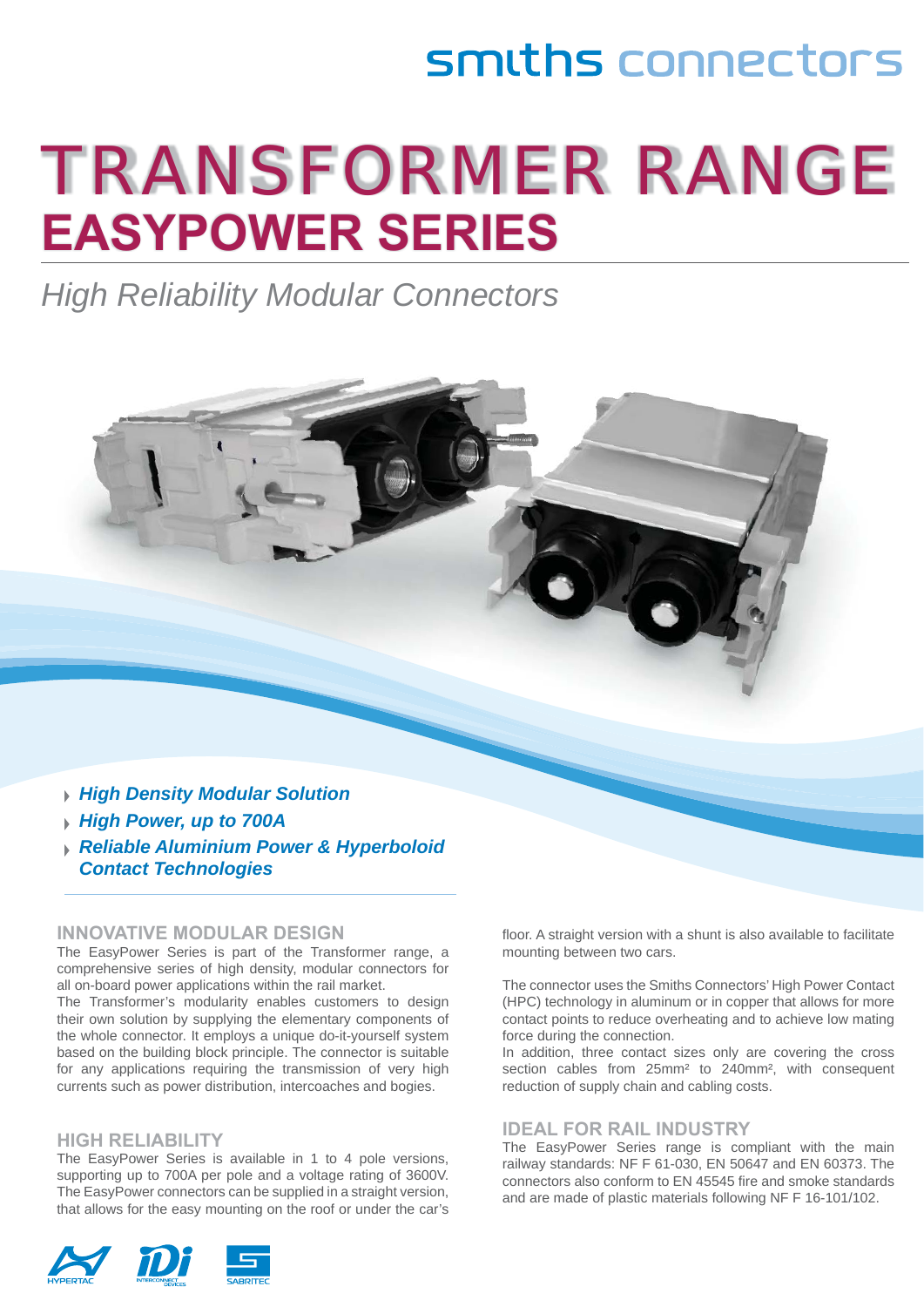## APPLICATIONS Meeting All On-Board Power Application Requirements



# TECHNICAL CHARACTERISTICS

EasyPower Series Features & Specifications

 $\mathbf{b}$ 

### **FEATURES**

- Rugged and modular connector b
- Straight and shunt termination styles b
- 4 coding keys Þ
- Easy assembly with no special tooling ь
- Cable section size from 25mm² to 240mm² ь
- ь Locking by screws and coding devices according to 11.5.2.3 NF F 61030
- $\mathbf{r}$ IP66, IP67 rating according to NF EN 60529
- High Power Contact (HPC) technology
- b Fire and Smoke standards according to NF F 16-101,
	- 16-102 and EN 45545-2 (HL3 for RV22 and RV23)

## **SPECIFICATIONS**

- **Number of Contacts:** 1 to 4
- **Contact Pin Diameter:** 3 sizes  $\mathbf b$
- **Current Rating:** up to 700A
- **Voltage Rating:** 3600V
- **Withstanding Voltage Rating:** 12KV
- **Temperature Rating:** -55°C to 125°C
- **Contact Material:** Copper or aluminum
- **Contact Retention:** acc. to 11.5.5 NF F 61 030
- **Connector Material:** Plastic and aluminum
- **Endurance:** 500 mating cycles
- **Dry Heat:** acc. to 11.6.2 NF F 61 030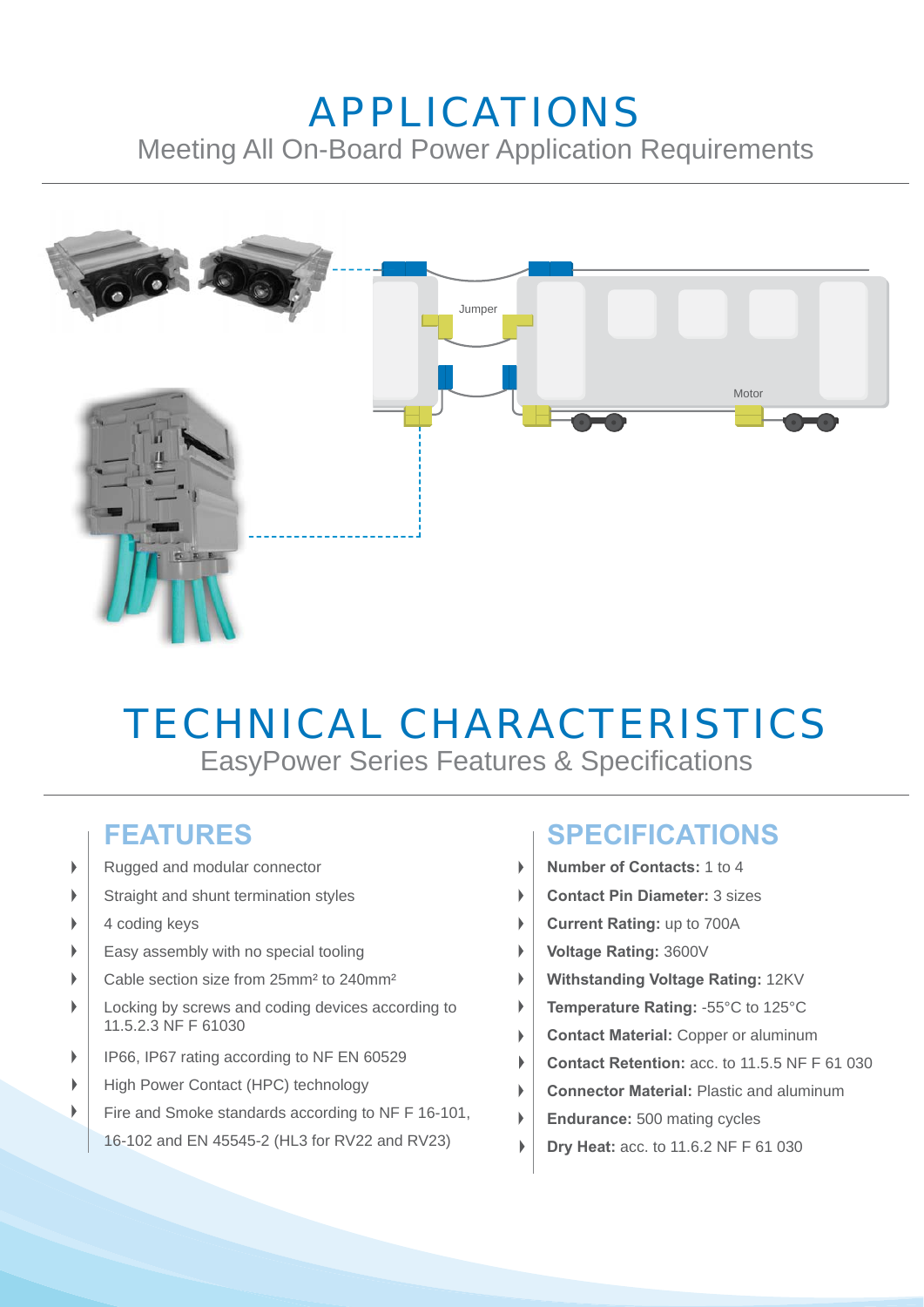## **► EASYPOWER STRAIGHT TERMINATION**



#### **► CONNECTOR ASSEMBLY**

A Unique Do-It-Yourself System Based on the Building Block Principle







Assemble the modules Slide the *flange* Protection and *flanges* are positioned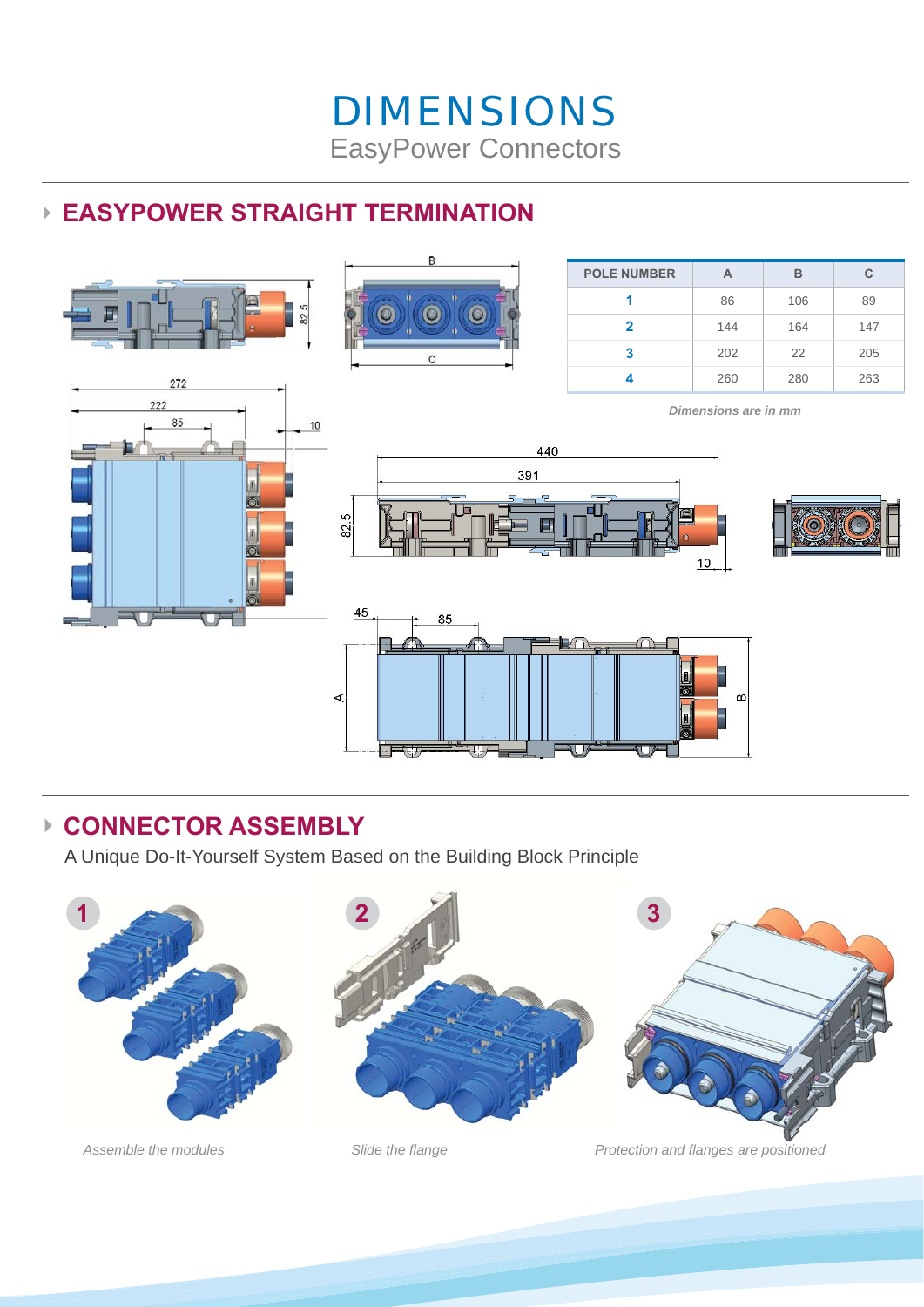## **► EASYPOWER STRAIGHT TERMINATION WITH A SHUNT**









| <b>POLE NUMBER</b> | А   | в   |
|--------------------|-----|-----|
| $\mathbf{2}$       | 86  | 106 |
|                    | 144 | 164 |
| 6                  | 202 | 22  |
| Զ                  | 260 | 280 |

*Dimensions are in mm*

### **► CONNECTOR ASSEMBLY**







Assemble the modules Slide the flange *Protection is inserted and the opposite Assemble the modules fl ange is positioned*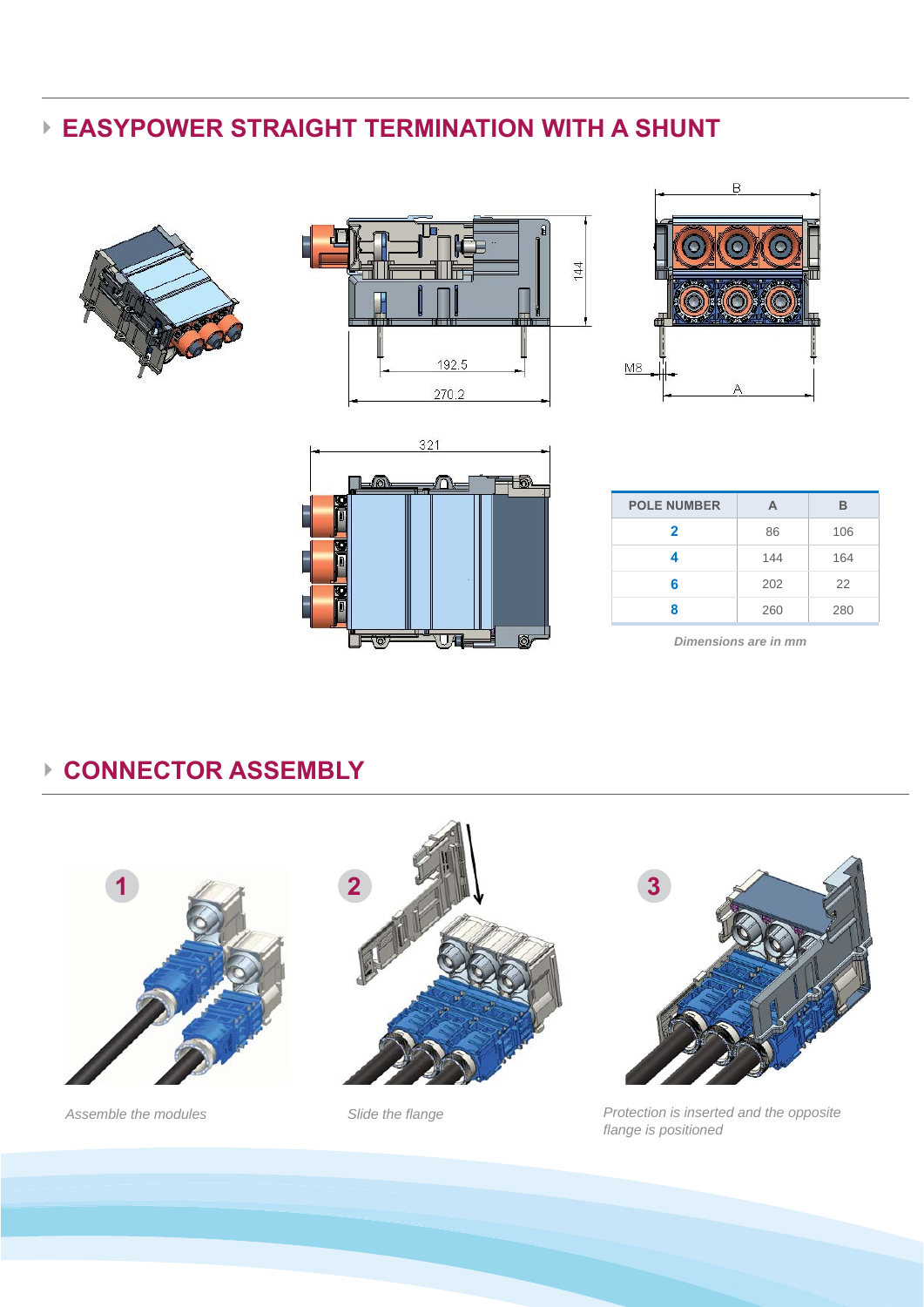# **TECHNOLOGIES**

#### HYPERBOLOID

**Excellent signal integrity Exceptional mating cycles Low contact resistance Resistance to fretting**

#### HPC (High Power Contact)

**High current rating (from 100A to 1000A) Light weight: copper or aluminum alloy materials Low mating forces Customizable** 



# **FEATURES BENEFITS &**

## **HIGH CURRENT**

Up to 700A per pole

#### DURABILITY More than 500 mating/unmating cycles



#### CUSTOMIZABLE

Innovative customer keyability and flexible design

MODULARITY Multiple configurations using common components